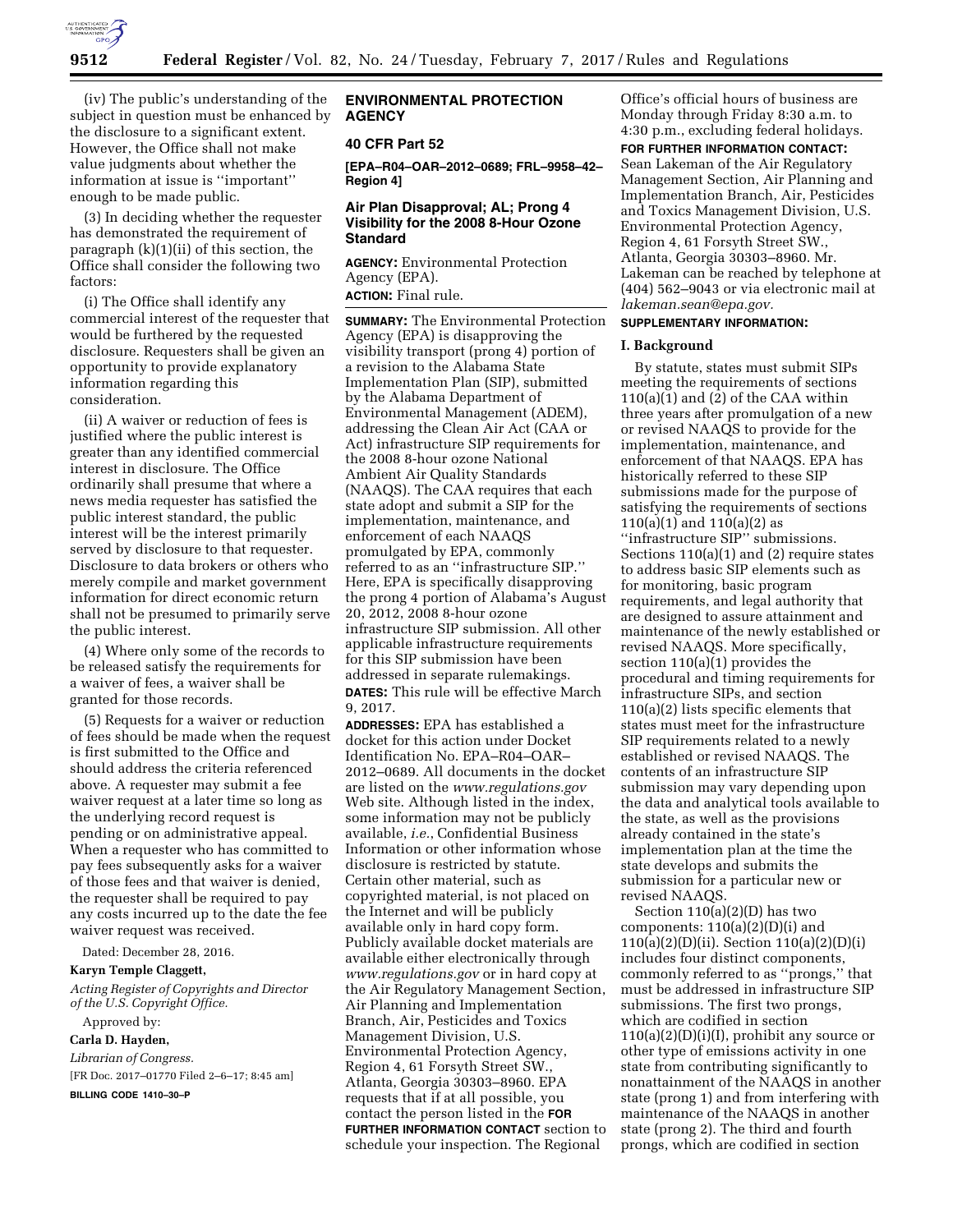$110(a)(2)(D)(i)(II)$ , prohibit any source or other type of emissions activity in one state from interfering with measures required to prevent significant deterioration of air quality in another state (prong 3) or from interfering with measures to protect visibility in another state (prong 4). There are two ways in which a state's infrastructure SIP may satisfy prong 4. The first is through a confirmation in the infrastructure SIP submission that the state has an EPAapproved regional haze SIP that fully meets the requirements of 40 CFR 51.308 or 51.309. Alternatively, in the absence of a fully approved regional haze SIP, a state may meet the requirements of prong 4 through a demonstration in its infrastructure SIP submission that emissions within its jurisdiction do not interfere with other states' plans to protect visibility. Section 110(a)(2)(D)(ii) requires SIPs to include provisions ensuring compliance with sections 115 and 126 of the Act, relating to international and interstate pollution abatement, respectively.

On March 12, 2008, EPA revised the 8-hour ozone NAAQS to 0.075 parts per million. *See* 73 FR 16436 (March 27, 2008). States were required to submit infrastructure SIP submissions for the 2008 8-hour ozone NAAQS to EPA no later than March 12, 2011. Alabama submitted its infrastructure SIP for the 2008 8-hour ozone NAAQS on August 20, 2012; this action only addresses the prong 4 element of the August 2012 submission.

Alabama's August 20, 2012, 2008 8 hour ozone infrastructure submission cites to the State's regional haze SIP alone to satisfy prong 4 requirements.1 Alabama's regional haze SIP relies on the Clean Air Interstate Rule (CAIR) 2 as an alternative to the best available retrofit technology (BART) requirements for its CAIR-subject electric generating units (EGUs).3 Although this reliance on

2CAIR created regional cap-and-trade programs to reduce sulfur dioxide  $(SO<sub>2</sub>)$  and nitrogen oxides  $(NO<sub>x</sub>)$  emissions in 28 eastern states, including Alabama, that contributed to downwind nonattainment and maintenance of the 1997 8-hour ozone NAAQS and the 1997  $\text{PM}_{2.5}$  NAAQS.

3Section 169A of the CAA and EPA's implementing regulations require states to establish long-term strategies for making reasonable progress towards the national goal of achieving natural visibility conditions in certain Class I areas. The 156 mandatory Class I federal areas in which

CAIR was consistent with the CAA at the time the State submitted its regional haze SIP, CAIR has since been replaced by the Cross-State Air Pollution Rule (CSAPR) 4 and can no longer be relied upon as an alternative to BART or as part of a long-term strategy (LTS) for addressing regional haze. Therefore, EPA finalized a limited disapproval of Alabama's 2008 regional haze SIP submission to the extent that it relied on CAIR to satisfy the BART and LTS requirements.5 *See* 77 FR 33642 (June 7, 2012).

In that limited disapproval action, EPA also amended the Regional Haze Rule to provide that CSAPR can serve as an alternative to BART, *i.e.,* that participation by a state's EGUs in a CSAPR trading program for a given pollutant achieves greater reasonable progress toward the national goal of achieving natural visibility conditions in Class I areas than source-specific BART for those EGUs for that pollutant.6 *See* 40 CFR 51.308(e)(4); 77 FR 33642. A state can participate in the trading program through either a federal implementation plan (FIP) implementing CSAPR or an integrated CSAPR state trading program implemented through an approved SIP revision. In promulgating this amendment to the Regional Haze Rule, EPA relied on an analytic demonstration of visibility improvement from CSAPR implementation relative to BART based on an air quality modeling study.

At the time of the rule amendment, questions regarding the legality of CSAPR were pending before the United States Court of Appeals for the District

Implementation plans must give specific attention to certain stationary sources. Specifically, section 169A(b)(2)(A) of the CAA requires states to revise their SIPs to contain such measures as may be necessary to make reasonable progress towards the natural visibility goal, including a requirement that certain categories of existing major stationary sources built between 1962 and 1977 procure, install, and operate BART as determined by the state. Under the Regional Haze Rule, states are directed to conduct BART determinations for such ''BART-eligible'' sources that may be anticipated to cause or contribute to any visibility impairment in a Class I area.

4CSAPR addresses the interstate transport of emissions contributing to nonattainment and interfering with maintenance of the two air quality standards covered by CAIR as well as the 2006 PM2.5 NAAQS. CSAPR requires substantial reductions of  $SO_2$  and  $(NO_X)$  emissions from EGUs in 28 states in the eastern United States.

5EPA finalized a limited approval of Alabama's regional haze SIP on June 28, 2012. *See* 77 FR 38515.

6Legal challenges to EPA's determination that CSAPR can be an alternative to BART are pending. *Utility Air Regulatory Group* v. *EPA,* No. 12–1342 (D.C. Cir. filed August 6, 2012).

of Columbia Circuit (D.C. Circuit) and the court had stayed implementation of the rule. The D.C. Circuit subsequently vacated and remanded CSAPR in August 2012, leaving CAIR in place temporarily.7 However, in April 2014, the Supreme Court reversed the vacatur and remanded to the D.C. Circuit for resolution of the remaining claims.8 The D.C. Circuit then granted EPA's motion to lift the stay and to toll the rule's deadlines by three years.9 Consequently, implementation of CSAPR Phase 1 began in January 2015 and implementation of Phase 2 is scheduled to begin in January 2017.

Following the Supreme Court remand, the D.C. Circuit conducted further proceedings to address the remaining claims. In July 2015, the court issued a decision denying most of the claims but remanding the Phase 2 sulfur dioxide  $(SO<sub>2</sub>)$  emissions budgets for Alabama, Georgia, South Carolina, and Texas and the Phase 2 ozone-season nitrogen oxides ( $NO<sub>X</sub>$ ) budgets for 11 states to EPA for reconsideration.10 Since receipt of the D.C. Circuit's 2015 decision, EPA has engaged the affected states to determine appropriate next steps to address the decision with regard to each state.11 In a November 10, 2016, proposed rulemaking, EPA stated that it expects that potentially material changes to the scope of CSAPR coverage resulting from the remand will be limited to withdrawal of the CSAPR FIP requiring Texas to participate in the Phase 2 trading programs for annual emissions of  $SO<sub>2</sub>$  and  $NO<sub>x</sub>$  and withdrawal of Florida's CSAPR FIP requirements for ozone-season  $NO<sub>X</sub>$ , which EPA recently finalized in another action.12

Due to these expected changes to CSAPR's scope, EPA conducted a sensitivity analysis to the 2012 CSAPR ''alternative to BART'' demonstration showing that the analysis would have supported the same conclusion if the

11As discussed below, Alabama submitted a SIP revision to EPA on October 26, 2015, to incorporate the Phase 2 annual  $NO<sub>x</sub>$  and annual  $SO<sub>2</sub>$  CSAPR budgets for the State into the SIP. EPA approved this SIP revision in a final action published on August 31, 2016. *See* 81 FR 59869.

12See 81 FR 78954 (November 10, 2016) for further discussion regarding EPA's expectations and the proposed withdrawal of the CSAPR FIP for Texas.

<sup>1</sup>As mentioned above, a state may meet the requirements of prong 4 in the absence of a fully approved regional haze SIP by showing that its SIP contains adequate provisions to prevent emissions from within the state from interfering with other states' measures to protect visibility. Alabama did not, however, provide a demonstration in the infrastructure SIP submission subject to this proposed action that emissions within its jurisdiction do not interfere with other states' plans to protect visibility.

visibility has been determined to be an important value are listed at subpart D of 40 CFR part 81. For brevity, these areas are referred to here, simply as ''Class I areas.''

<sup>7</sup>*EME Homer City Generation, L.P.* v. *EPA,* 696 F.3d 7 (D.C. Cir. 2012).

<sup>8</sup>*EPA* v. *EME Homer City Generation, L.P.,* 134 S. Ct. 1584 (2014), *reversing* 696 F.3d 7 (D.C. Cir. 2012).

<sup>9</sup>Order, *EME Homer City Generation, L.P.* v. *EPA,*  No. 11–1302 (D.C. Cir. issued October 23, 2014).

<sup>10</sup>*EME Homer City Generation, L.P.* v. *EPA,* 795 F.3d 118, 138 (D.C. Cir. 2015). The D.C. Circuit did not remand the CSAPR ozone season  $NO<sub>x</sub>$  budgets for Alabama.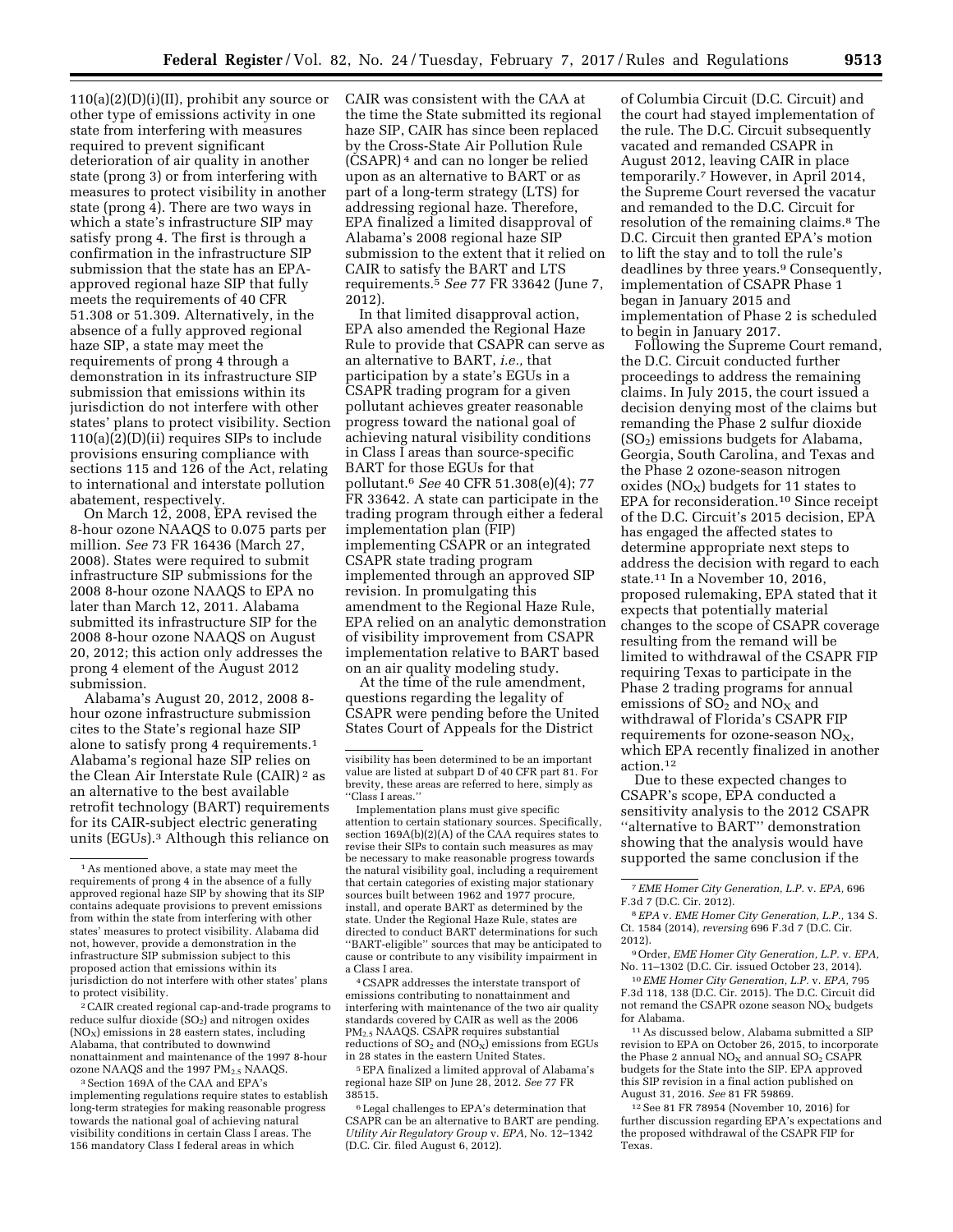actions that EPA has proposed to take or has already taken in response to the D.C. Circuit's remand—specifically, the proposed withdrawal of  $PM_{2.5}$ -related CSAPR Phase 2 FIP requirements for Texas EGUs and the recently finalized withdrawal of ozone-related CSAPR Phase 2 FIP requirements for Florida EGUs—had been reflected in that analysis. EPA's November 10, 2016, notice of proposed rulemaking sought comment on this sensitivity analysis. *See* 81 FR 78954.

Alabama sought to convert the 2012 limited approval/limited disapproval of the State's CAIR-reliant regional haze SIP to a full approval through a SIP revision submitted on October 26, 2015. This SIP revision intended to adopt the CSAPR trading program into the SIP, including the State's Phase 2 annual  $NO<sub>x</sub>$  and annual  $SO<sub>2</sub>$  CSAPR budgets, and then to replace reliance on CAIR with reliance on CSAPR to satisfy its regional haze BART and LTS requirements. Although EPA has approved the CSAPR trading program into the Alabama SIP,13 EPA has not yet had an opportunity to evaluate comments received on its proposal that CSAPR should continue to be available as an alternative to BART.14 EPA thus cannot approve the portion of Alabama's 2015 SIP submission seeking to replace reliance on CAIR with reliance on CSAPR to satisfy the BART and LTS requirements at this time. Because Alabama's prong 4 SIP submission relies solely on the State having a fully approved regional haze SIP, EPA proposed to disapprove the prong 4 element of Alabama's August 20, 2012, 2008 8-hour ozone infrastructure SIP submission in a notice of proposed rulemaking (NPRM) published on December 5, 2016 (81 FR 87503). Additional detail regarding the background and rationale for EPA's action is contained in the NPRM.

Comments on the proposed rulemaking were due on or before December 27, 2016. EPA received one adverse comment on the December 5, 2016, NPRM. The comment was submitted by the Utility Air Regulatory Group (hereinafter referred to as ''the Commenter'') and is available in the docket for this final rulemaking action. EPA's response and a summary of the comment are provided below.

## **II. Response to Comment**

*Comment:* The Commenter asserts that EPA should approve Alabama's August 20, 2012, 2008 8-hour ozone infrastructure SIP revision in ''conjunction with Alabama's reliance in its October 2015 SIP on CSAPR to satisfy BART and other regional haze rule requirements.'' According to the Commenter, EPA has the authority and an obligation to approve Alabama's October 2015 regional haze SIP because EPA has approved the State's CSAPR annual  $SO<sub>2</sub>$  and  $NO<sub>X</sub>$  emissions budgets into the Alabama SIP and because the ''CSAPR=BART rule . . . remains legally in effect.'' The Commenter believes that Alabama is ''plainly entitled to rely at this time on the CSAPR=BART rule'' and that EPA's reliance on the November 10, 2016 rulemaking that proposed to reaffirm that CSAPR can serve as an alternative to source-specific BART is a ''legally and factually invalid reason for EPA to refuse at this time to approve Alabama's 2015 regional haze SIP submission and, by extension, Alabama's 2012 prong 4 submission.''

*Response:* EPA disagrees with the Commenter. EPA is disapproving the prong 4 element of Alabama's August 20, 2012, 8-hour ozone infrastructure SIP revision because the State does not have a fully-approved regional haze SIP and has not otherwise shown that its SIP contains adequate provisions to prevent emissions from within the State from interfering with other states' measures to protect visibility. Although Alabama's 2015 regional haze SIP submission sought to convert the limited approval/limited disapproval of its regional haze SIP to a full approval by relying on CSAPR to satisfy BART and LTS requirements, intervening developments dictate that EPA cannot act on that revision until EPA completes action on the D.C. Circuit's remand of certain CSAPR budgets and determines the impact of the final remand response on CSAPR participation as an alternative to BART requirements.

As discussed above, CSAPR's scope has been impacted by the D.C. Circuit's remand of the Phase  $2 SO<sub>2</sub>$  emissions budgets for Alabama, Georgia, South Carolina, and Texas and the Phase 2 ozone season  $NO<sub>X</sub>$  budgets for 11 states. The magnitude of this impact and the resulting effect on the CSAPR "alternative to BART" rule depends, in part, on the actions of the states with remanded budgets. EPA expects that potentially material changes to CSAPR's scope will be limited to the withdrawal of Texas from the annual  $NO<sub>x</sub>$  and  $SO<sub>2</sub>$ trading program and the withdrawal of Florida from the ozone-season  $NO<sub>x</sub>$ trading program based on several considerations, including discussions with the affected states, the incorporation of the CSAPR Phase 2

annual  $NO<sub>X</sub>$  and  $SO<sub>2</sub>$  budgets into the Alabama SIP, and commitment letters from Georgia and South Carolina to adopt the CSAPR Phase 2 budgets.15 EPA's November 10, 2016, proposed determination that CSAPR would continue to be available as an alternative to BART is therefore based on the assumption that Georgia and South Carolina will remain in CSAPR with annual  $NO<sub>X</sub>$  and  $SO<sub>2</sub>$  emissions budgets equal to or more stringent than those in their CSAPR FIPs. However, EPA has not yet received SIP revisions from Georgia or South Carolina adopting their respective CSAPR FIP budgets. Although EPA expects that Georgia and South Carolina will submit such SIP revisions in the near future, the continued validity of CSAPR as an alternative to BART will only be resolved under EPA's November 10, 2016, proposal if and when Georgia and South Carolina submit SIP revisions adopting their respective remanded CSAPR budgets; EPA addresses public comment on its November 10, 2016 proposed determination that CSAPR continues to be an alternative to BART given the expected changes to CSAPR's scope; and EPA finalizes its determination that CSAPR remains an alternative to BART. For these reasons, EPA cannot approve Alabama's 2015 regional haze SIP revision at this time. Because Alabama does not have a fully approved regional haze SIP and has not alternatively demonstrated that its emissions do not interfere with other states' required measures protecting visibility, EPA must disapprove the prong 4 element of Alabama's August 20, 2012, 8-hour ozone infrastructure SIP revision.

#### **III. Final Action**

As described above, EPA is disapproving the prong 4 portion of Alabama's August 20, 2012, 2008 8-hour ozone infrastructure SIP submission. All other applicable infrastructure requirements for this SIP submission have been addressed in separate rulemakings.

## **IV. Statutory and Executive Order Reviews**

Under the CAA, the Administrator is required to approve a SIP submission that complies with the provisions of the Act and applicable federal regulations.

<sup>13</sup>*See* 81 FR 59869 (August 31, 2016).

<sup>14</sup>The deadline for these comments is January 9, 2017. *See* 81 FR 88636 (December 8, 2016).

<sup>15</sup>*See* letters to Heather McTeer Toney, Regional Administrator, EPA Region 4, from Judson H. Turner, Director of the Environmental Protection Division, Georgia Department of Natural Resources (May 26, 2016) and from Myra C. Reece, Director of Environmental Affairs, South Carolina Department of Health and Environmental Control (April 19, 2016), available in the docket for this action.